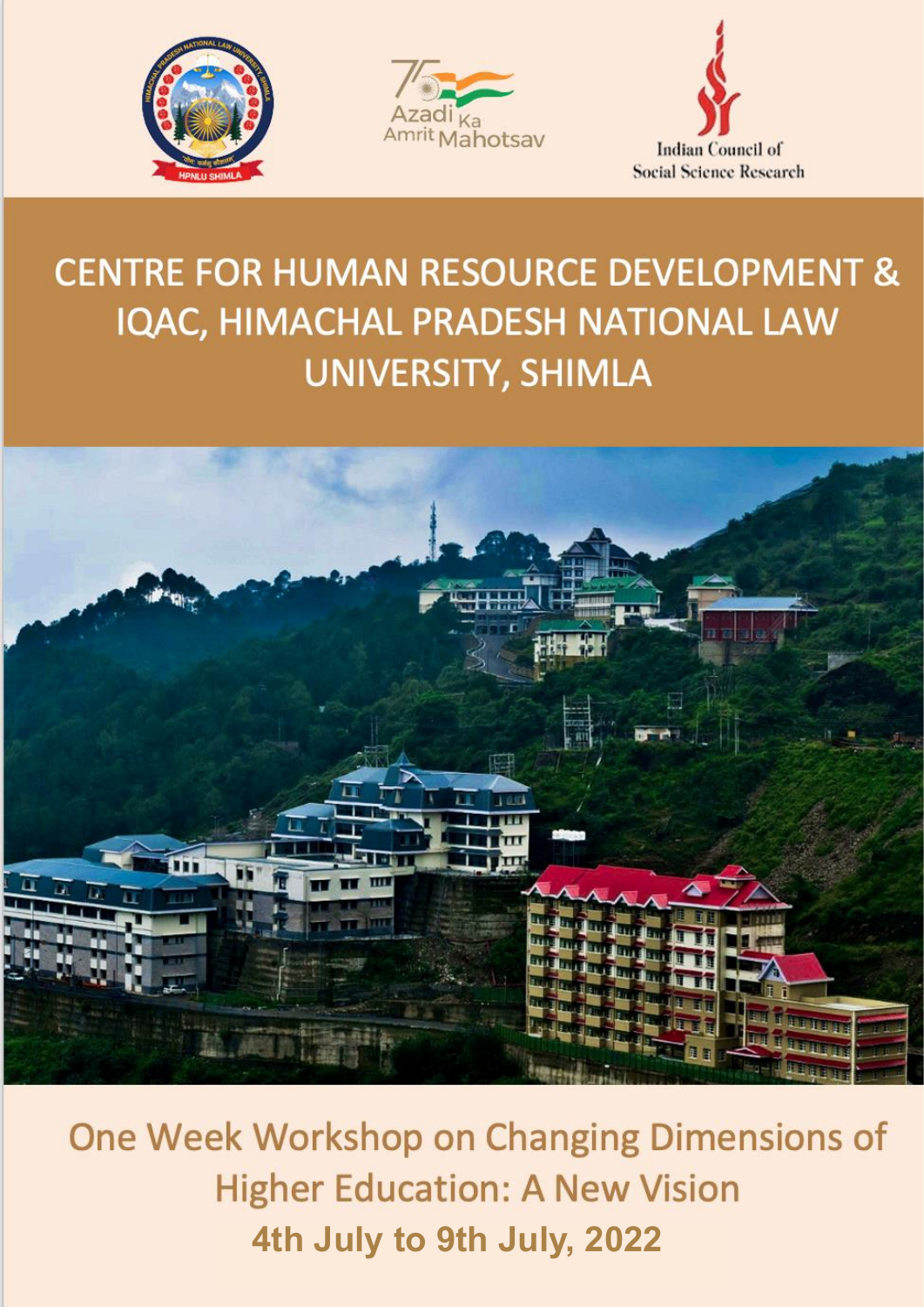

Established by the State Government in 2016, by an Act of the Legislature (Act 16 of 2016), located in the geographical terrain of Himalayas, Himachal Pradesh National Law University, Shimla, is the best place for education, developing students, understanding the law and legal system, topographies of law making, legal practices, and administration.

The institution has attracted an excellent set of teachers from all over India. The University is committed to provide inter disciplinary and practical/application based legal education keeping in view the requirements of overall developments of its students.

Hon'ble Mr. Justice Ravi Malimath, Chief Justice, High Court of Himachal Pradesh is the chancellor and Prof. Dr. Nishtha Jaswal is the vice-chancellor of the university.

*'Yogah Karmasu Koushalam'* meaning 'to do a skillful is a virtue' is what HPNLU family

believes in.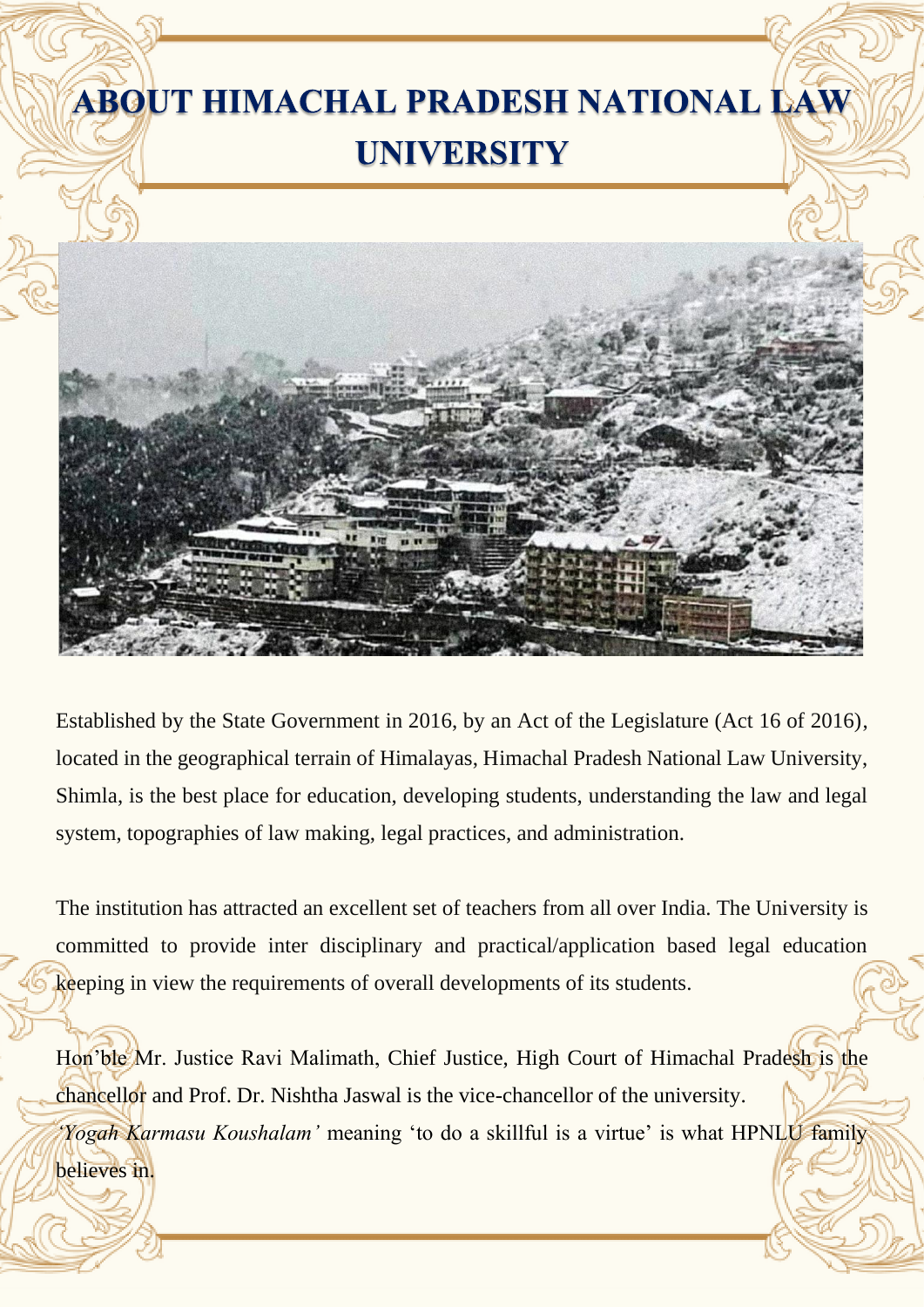# **ABOUT THE CENTRE FOR HUMAN RESOURCE DEVELOPMENT**

The Centre for Human Resource Development was established in the year 2021 under the aegis of Himachal Pradesh National Law University, Shimla.

Understanding the imperative necessity of human resource is of absolute pertinence in today's day and age, as human resource summation of knowledge, skills, creative abilities, talents and aptitudes of a workforce that has incredible significance in the cardinal development and overall progress of an organisation. Gathering the exigencies to understand the importance of human resource, HPNLU, Shimla bought to fore the Centre for Human Resource Development (CHRD).

The primordial focus of CHRD essentially revolves around the cardinal idea of development of human resource by fostering growth and imbibing values in individuals. It endeavours to accomplish that by organising discussions, workshops, and seminars on said subjects.

Keeping in view said objectives, the CHRD organised a two-day training programme on Gender Sensitisation and Prevention of Sexual Harassment at Workplace and is going to organize a virtual workshop on transactional analysis in the coming weeks of November.



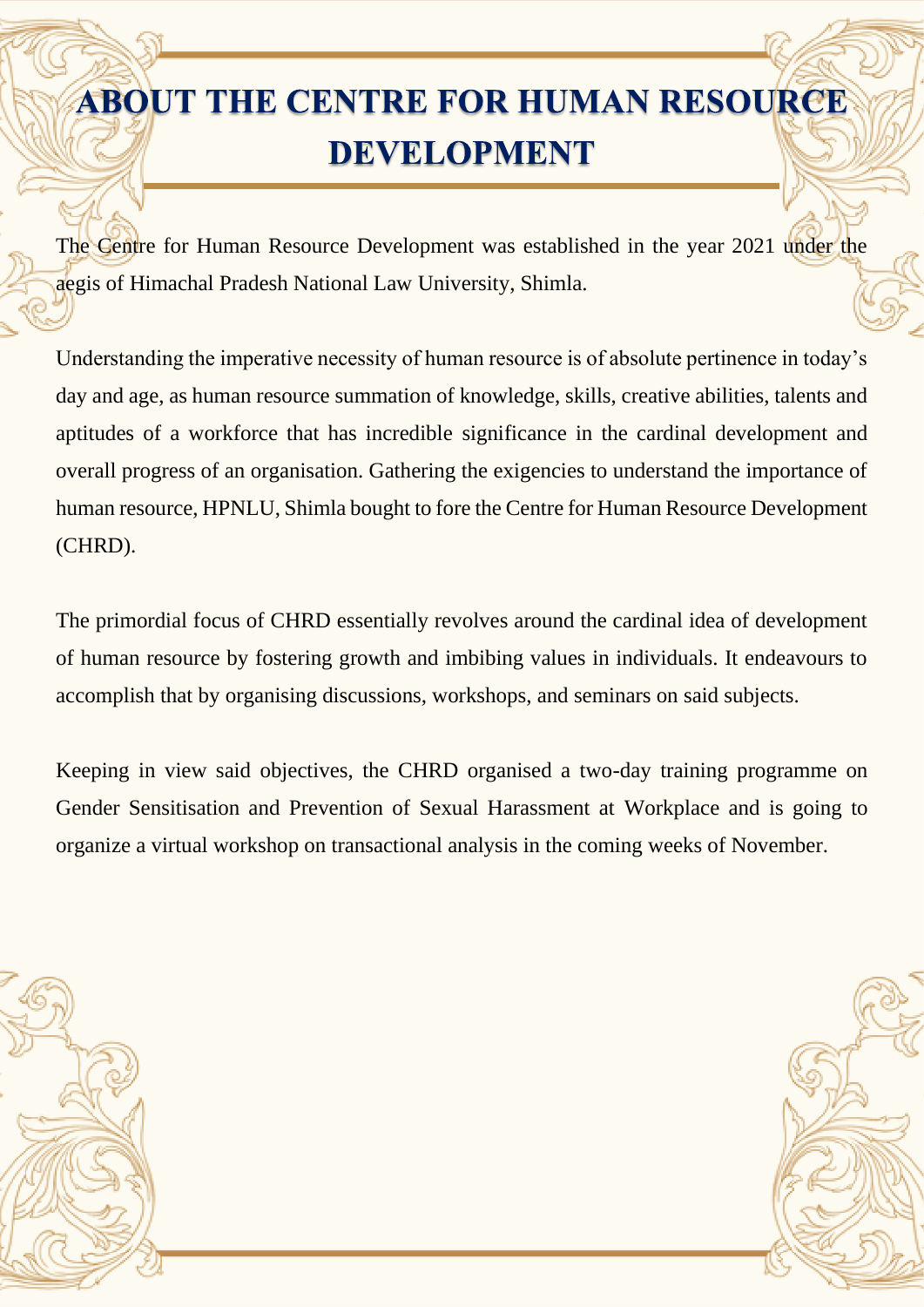## **ABOUT THE WORKSHOP**



The workshop will concentrate on strategies through the exchange of ideas, experiences, and case studies. Participants will be able to use a set of pedagogical levers after attending the workshop, which will expand their abilities to design and facilitate learning experiences and programmes. Following the workshop, participants will be able to join a vibrant community of like-minded educators to continue learning from one another.

The workshop will concentrate on the following topics: - Importance of incorporating ICT Skills - Integrating Research and Higher Education - Holistic Education - Challenges in Higher Education - Work Life Balance. Through the workshop, we want to lay emphasis on the changing dimensions of higher education in India by sharing experiences on innovative initiatives at the institutional levels and discussing challenges in bringing about institutional transformation.

The new dimensions shall encompass the following changes: new theories and methods of teaching, Knowledge expansion, Technological revolution, Sustainable Development, to name a few. Recent developments reshaping higher education including e-platforms and other modes of online education, training of educators covering but not limiting to life skills, emotional skills, and human development skills.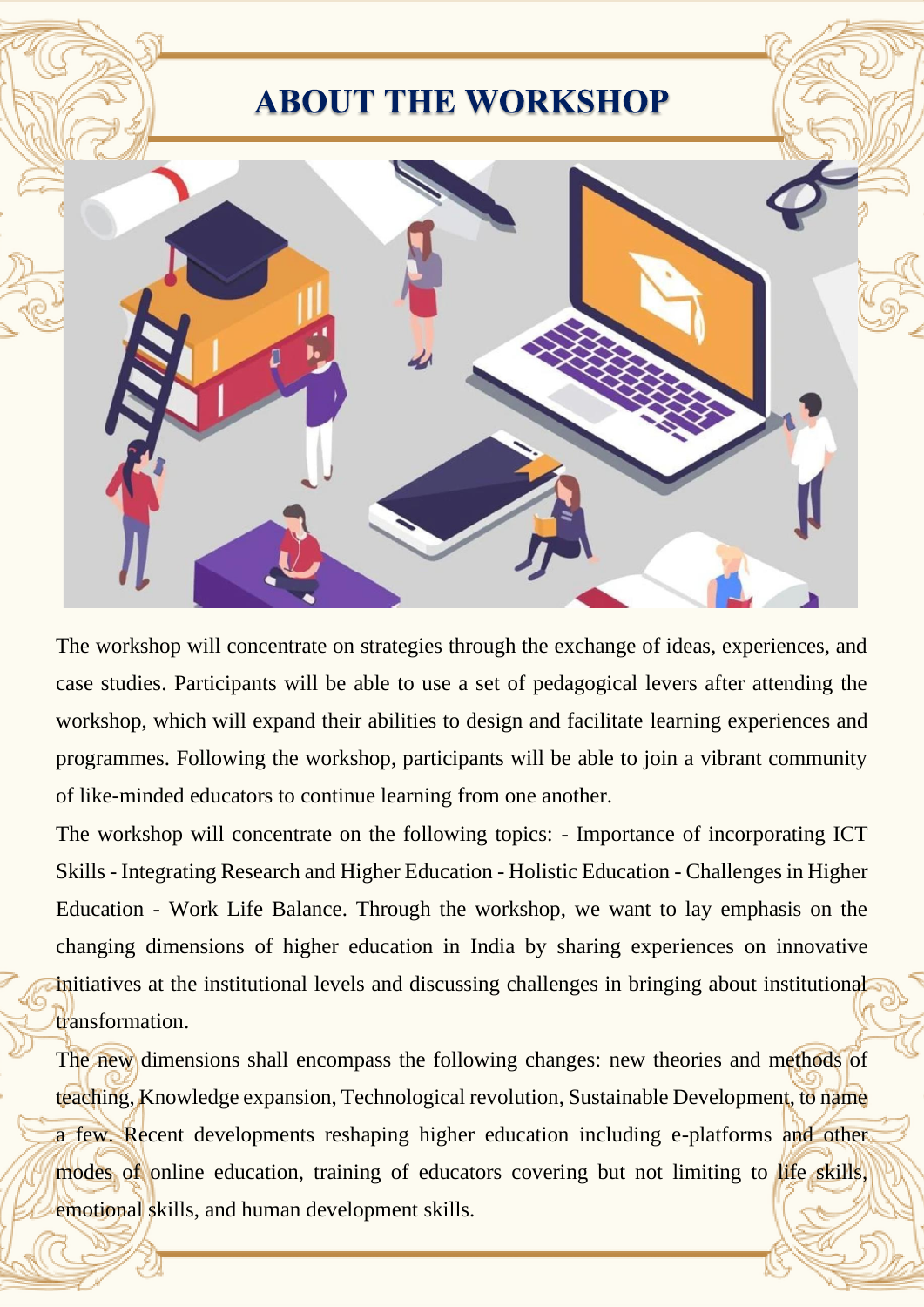## **OBJECTIVES OF THE WORKSHOP**

- To familiarize the participants with the changing dimensions of Higher education in India;
- To share experiences on innovative initiatives at the institutional levels; and
- **To** discuss challenges in bringing about institutional transformation

## **WHO SHOULD PARTICIPATE?**

The Workshop will provide an opportunity to bring together **policy makers, higher education administrators, researchers, academicians**.



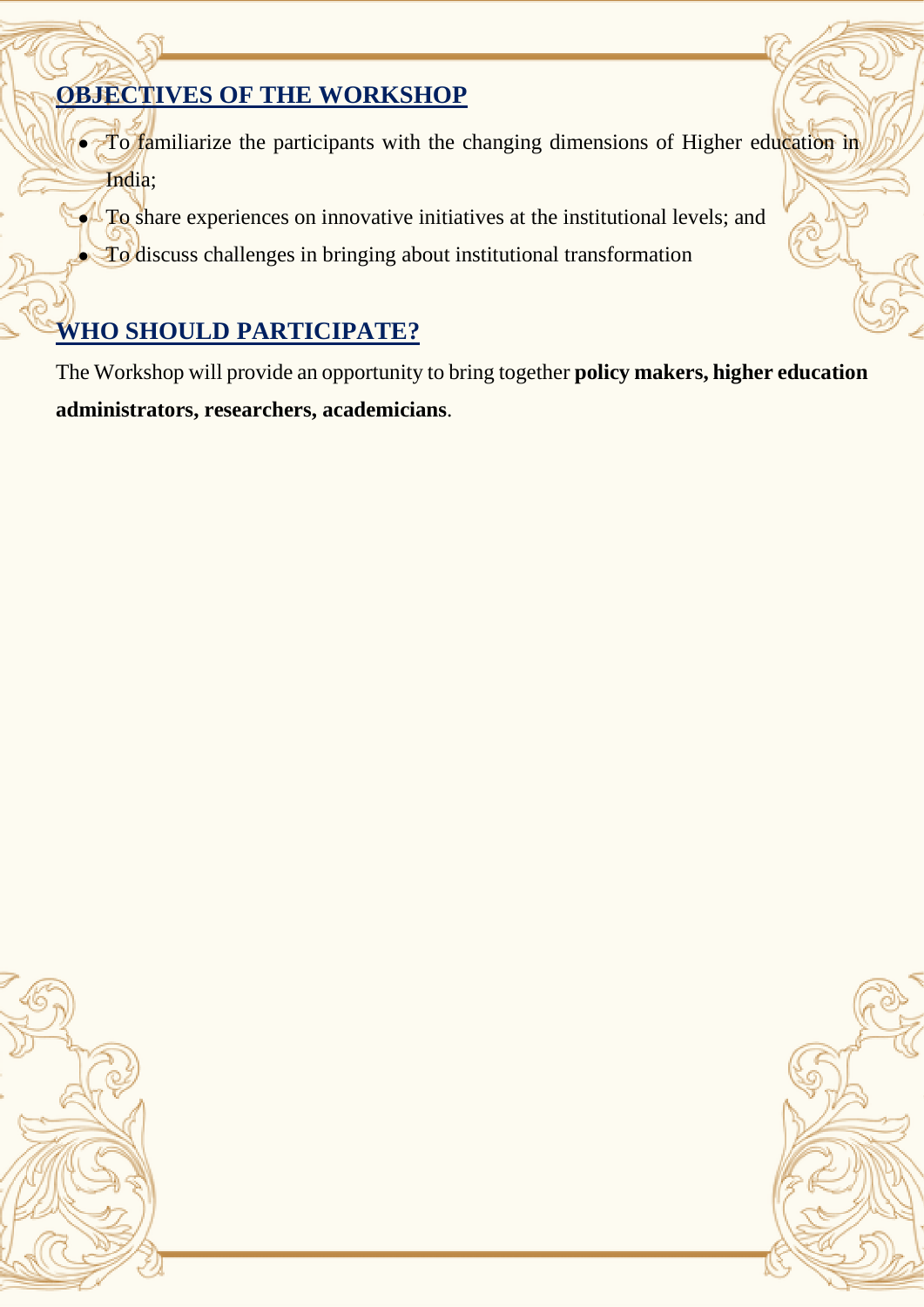# **REGISTRATIONS**

To participate in the workshop, interested individuals must fill out the registration form. The workshop has **no registration fee.**

### **REGISTRATION FORM LINK:**

[https://docs.google.com/forms/d/1MQ20djAaZyCUtQ4wdRfy7KVNhB-](https://docs.google.com/forms/d/1MQ20djAaZyCUtQ4wdRfy7KVNhB-RIbXQpcKKLXHuFwY/edit)[RIbXQpcKKLXHuFwY/edit](https://docs.google.com/forms/d/1MQ20djAaZyCUtQ4wdRfy7KVNhB-RIbXQpcKKLXHuFwY/edit)

### **INSTRUCTIONS TO THE PARTICIPANTS:**

- The participants are expected to be punctual.
- Certificates will be issued to the participants on successful completion of the course. Attendance is mandatory for all sessions, failing which certificates shall not be given.
- Intimation of selection to the participants shall be given through e-mail.
- The details of schedule of the workshop will be intimated to all the participants through email after the registration process.
- The participants are expected to carry masks and sanitizers and take proper precautions keeping in mind COVID guidelines.

### **IMPORTANT DATES**

| <b>Workshop Date</b>                | $9th$ May to 14th May, 2022 |  |
|-------------------------------------|-----------------------------|--|
| <b>Registration deadline</b>        | $5th$ May, 2022             |  |
| <b>Confirmation of registration</b> | $5th$ May, 2022             |  |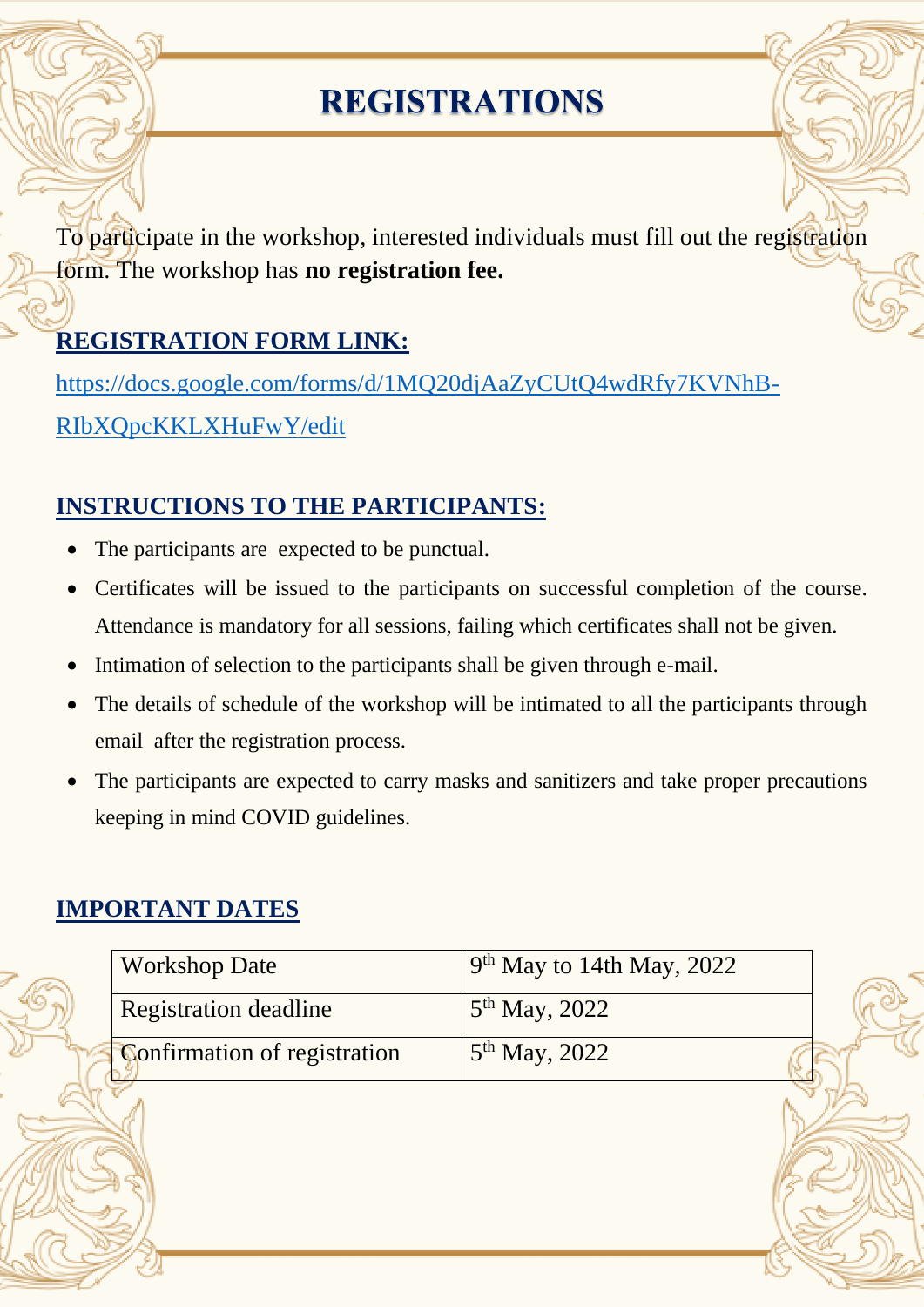# **ORGANISERS**

### **PATRON-IN-CHIEF**

**Prof. (Dr.) Nishtha Jaswal** Hon'ble Vice Chancellor, HPNLU, Shimla

## **PATRON**

**Prof. (Dr.) S.S. Jaswal** Director IQAC, HPNLU, Shimla

### **FACULTY MEMBERS**

**Dr. Deepika Gautam** (Director CHRD, HPNLU, Shimla) **Dr. Praveen Kumar**  (Co-ordinator CHRD, HPNLU, Shimla) **Dr. Esha Sharma**  (Co-ordinator CHRD, HPNLU, Shimla) Dr. Ved Prakash Dr. Ruchi Gupta Dr. Honey Kumar Dr. Nutan Kanwar Mr. Rohit Sharma

### **STUDENT MEMBERS**

Abhinav Anand (Convener CHRD, HPNLU, Shimla) Kanav Sood (Co-convener CHRD, HPNLU, Shimla) Shubham Mahajan Nishchal Thakur Sanchit Sharma Soudamini Sharma Vernika Banyal Manaswini Dube Vaibhav Gupta Harshali Srivastava